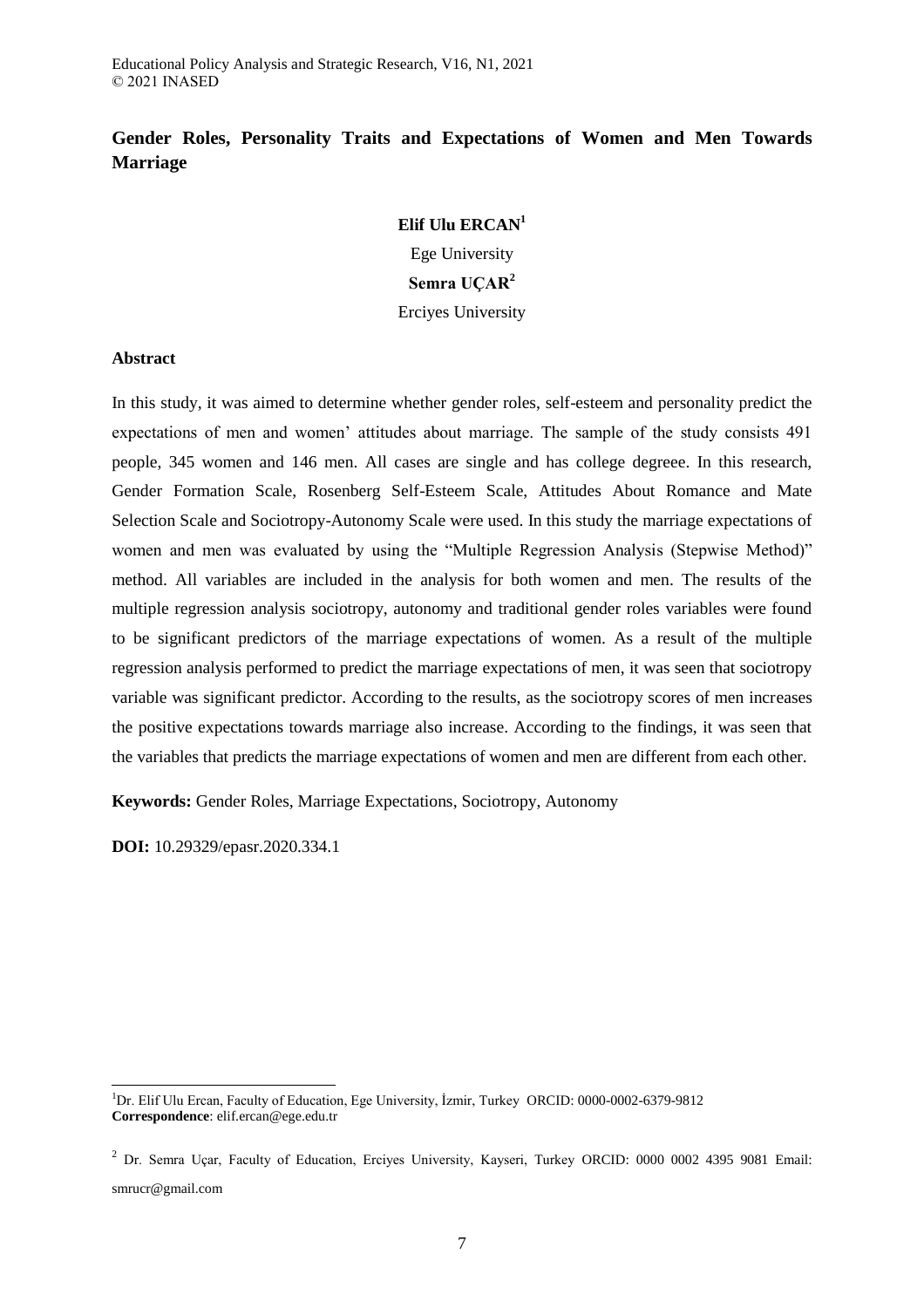#### **Introduction**

Humans are the creatures that need to stay together, cannot live alone, and are motivated to establish intimate relationships. There are several types of relationship styles in our lives, and probably one of the most important one among them is marriage. Marriage and expectations from marriage can be seen as a contractual obligation designed to gain social, cultural and financial gains, as well as a personal choice designed to strengthen the bond between two people dominated by romantic intimacy. Many studies show that the problems in relationships in marriages affect the psychological health of individuals, and the conflicts and problems of marriage are closely associated with depression (Nho et al., 2017; Whitton & Whisman, 2010; Bookwala & Jacobs, 2004) and anxiety disorders (Hafner & Spence, 1988). Therefore, beliefs towards marriage and personal expectations related to marriage are significant.

Marriage can be experienced as a developmental task and occupies the individual's mind with whom and how to do it at different age periods of life. This mental occupation is not only affected by the characteristics of the individual such as personality, but also by the cultural structure and traditions of the society, starting from the family and expanding further (Kazemi-pour, 2009). Gender can be defined through how the society regards women and men rather than their biological differences (Waite & Gallagher, 2001; Kaufman, 2005). Gender reflects as a number of differences in vocational, social and educational parts of lives of women and men (Buss, 1995; Yılmaz et.al., 2009). Gender roles shape the responsibilities of being a woman and a man. In traditional marriage perception, men earn money and support the house; and women assuming the duty of being a mother and being responsible for housework. Although there are changes in traditional gender roles with the participation of women in business life (Eagly et al.,2020), the equivalence in the sharing of domestic duties could not be achieved and still the woman works both at home and at work. On the other hand, it is observed that man generally has power (Bianchi & Milkie, 2010). The journey of the woman in this process is being a mother, giving birth to a son, and taking part in business life (Zheng, 2016). This distribution of tasks also determines what is expected from marriage. While evaluating the marriage expectation within the framework of gender roles, differences other than similarities stand out. Because these differences in gender roles determine the hierarchy and disadvantages in the marriage process (Thompson, 1993).

It is seen that expectations about marriage differs depending on the gender, and women have a more optimistic attitude towards marriage when compared to men (Alqashan & Alkandari, 2010; Bruce et al., 2004). Gender roles contributes to the difference between women and men. When gender comes into question, personality traits, roles and responsibilities of women and men that are predetermined by the society also step in. These differences reveal themselves as determiners in designating expectations and roles related to how women and men behave and how they think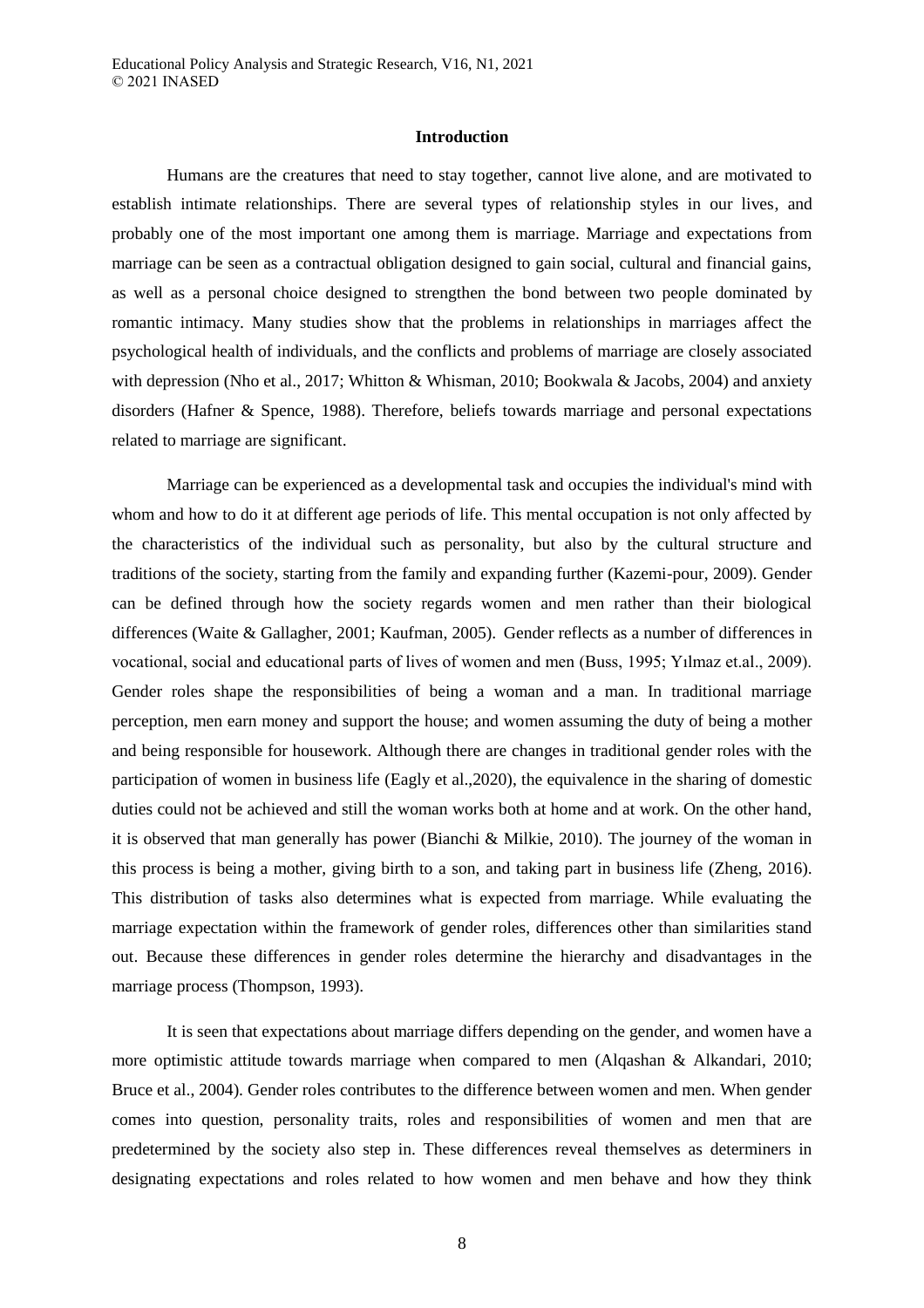depending on the culture they live in. In brief, gender roles determine the traits which structure women and men socially with their behaviors and thoughts (Hiller & Philliber, 1986).

The differences of women and men in expectations towards marriage roles also draw attention. The gender roles can come into play in these differences, and the fact that the individuals do not want to leave these roles becomes effective. The perception of expectation of an individual affects the role of their partners. Waller & McLanahan (2005), states that the expectation of a man has a powerful impact in moving the relationship towards marriage whereas the expectation of a woman determines whether the parties will continue their relationship or not (Amato & Booth, 1995).

Women show a less tendency towards traditional roles when compared to men (Faulkner et al., 2005). On the contrary, marriage satisfaction levels of the men who have a more tendency towards traditional gender roles reveal a lesser decrease over time (Losrocco & Spitze, 2007). While women look for a more egalitarian attitude in marriage, men play the part of service provider (Balık, 2017). Expectations from marriage also differ according to age, education level and socio-economic level. As the level of education and income increases, and young couples can turn into more egalitarian gender roles where individuals support each other (Davis & Greenstein, 2009). Expectations towards marriage bring about disagreements and generating solutions to these disagreements. Personality traits of individuals has a determining quality in frequency of conflicts and generating solutions (Doğan, 2010; Spotts, Lichtenstein, Pedersen et.al., 2005). In marriage, the personality of a spouse affects how the other spouse will interact (Gaunt, 2006). Personality also reveals itself as a factor in similarities of couples. Similar personality traits increase the satisfaction in marriage (Ozer & Benet-Martinez,2006).

Perspectives on personality which has a significant place in psychology also differ (Beck, 1983). Beck classified personality as sociotropy and autonomy in terms of cognitive theory. Sociotropy, which is placed in this classification, is defined as the investment of a person in the positive communication with other people (Özdemir, 2016). People with sociotropic personality trait need social support and the thoughts of others more in order to feel better about themselves. Autonomy, which is also placed in this personality classification, investments of the people in order to protect and increase their independency, freedom of movement and individual right become prominent. People with higher autonomy traits like directing their own activities and achieving goals that are important to them, and they obtain satisfaction from these (Murray et al., 2006). While sociotropic individuals are sensitive about situations such as weakening social bonds, termination of relationships and rejections, autonomous individuals have a tendency to reject being controlled by others, and to give importance to success and independency. In addition, it is accepted that the selfesteem of individuals is a significant factor in determining the quality of their relationships. It is reported that the individuals with high self-esteem evaluate their intimate relationships more positively when compared to the individuals with lower self-esteem (Zeigler-Hill et al., 2015).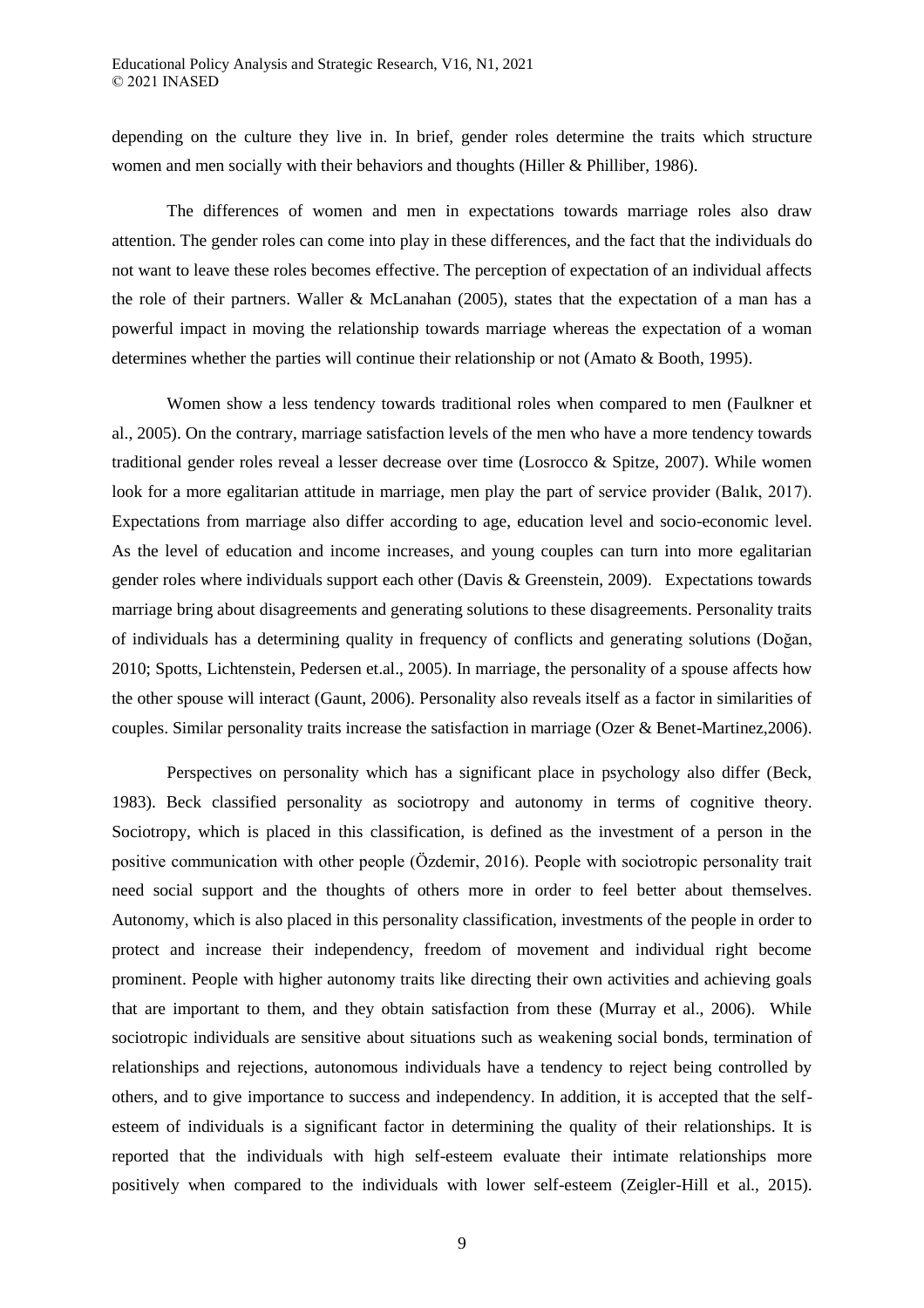Therefore, it is predicted that positive or negative perceptions of individuals towards their own selves affect their evaluation about romantic partners and how their relationships proceed. When studies are reviewed, it is obvious that most of them reflect the Western culture, and no studies examining expectations towards marriage from the perspective of women and men in Turkey was found. In terms of preventive mental health, it is important that individuals have rational expectations from marriage and their personality traits are defined since marriages with irrational expectations can become the source of several psychiatric and psychological problems. Moreover, understating the cultural factors that affect the psychological health contributes to a more effective mental health service. Thus, in the current study, the aim is to examine the marriage expectations of women and men in terms gender roles and personality traits, and self-esteem which were not studied before. It is thought that the study will contribute to structuring of mental health services by revealing these relationships in terms of Turkish culture.

## **Method**

## **Sample**

The sample of the current study consists of 491 participants, 345 females and 146 males, who are university graduates between 18-53 years of age. The participants are all single. The convenient sampling method was used in the formation of the sample group.

#### **Research Model**

In the study, relational screening model was used in order to determine in what level gender roles and personality traits predict the expectations of women and men towards marriage. Relational screening model aims to determine the existence and/or level of changing together of two or more variables (Karasar,2000).

## **Data Collection Tools**

In the current study, Socialization of Gender Norms Scale, Rosenberg Self-Esteem Scale, Attitudes About Romance and Mate Selection Scale and Sociotropy-Autonomy Scale were used.

*Attitudes About Romance and Mate Selection Scale-ARMSS:* ARMSS was developed by Cobb et.al (2003) in order to measure limiting beliefs about mate selection. The scale is in 7-point likert type and has 32 items. In order to determine the construct validity of ARMSS, principle component analysis was made, and a seven-factor construct was defined. At the same time, the scale provides a total score. For the internal consistency, Cronbach Alpha coefficient was calculated as  $\alpha$ =.88, and the Cronbach Alpha coefficients of seven subscales were between .64-.98. The test-retest reliability which was conducted in a two-week interval was found .90, and correlation coefficients were obtained between .59-.92 for seven subscales (Cobb et al., 2003).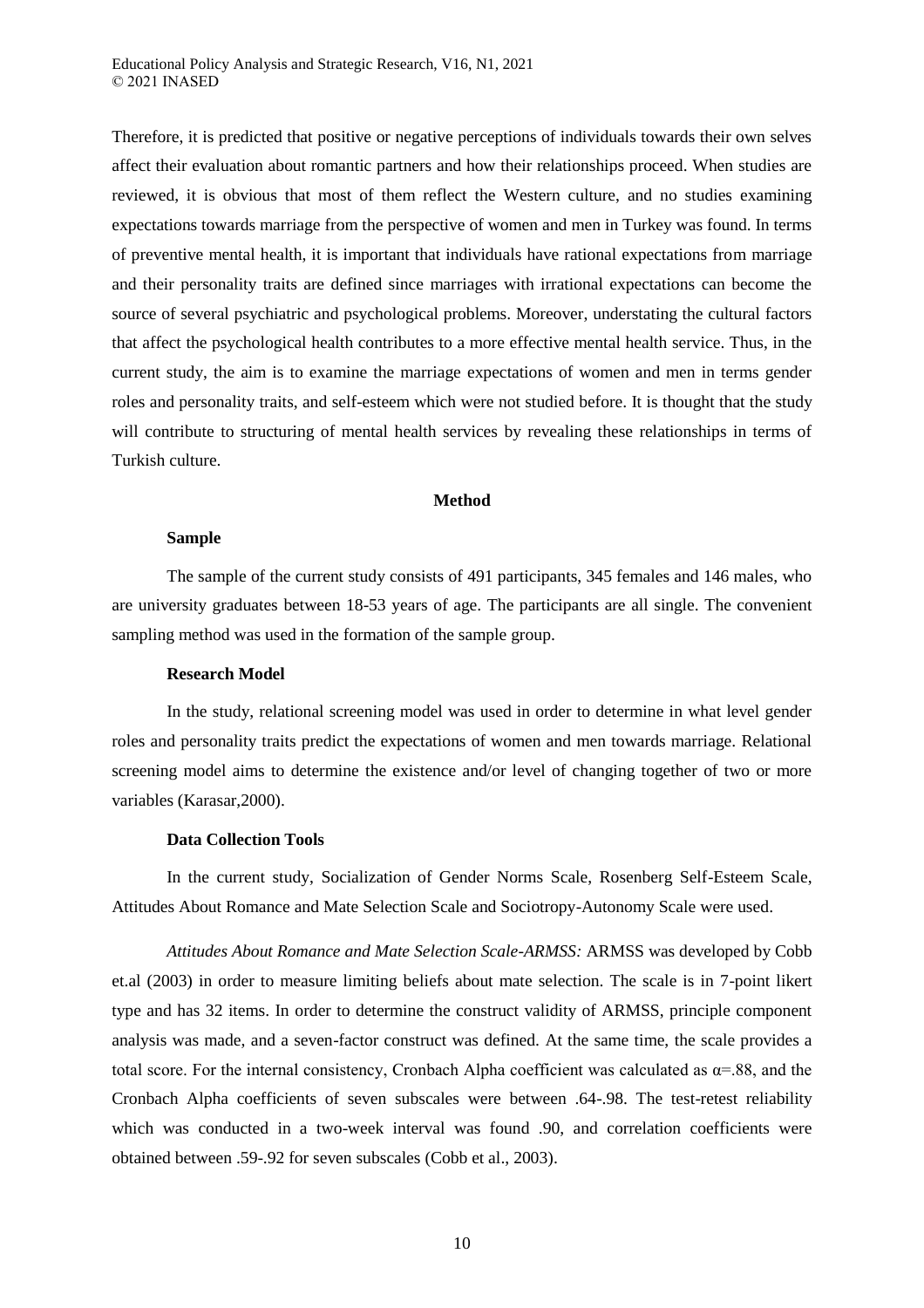*Rosenberg Self-Esteem Sub-Scale:* Rosenberg Self-Esteem Scale was developed by Rosenberg (1965). The scale which is formed by multiple choice questions has 63 items and 12 subscales (Korkmaz, 1996). In the current study, a ten-item short version of self-esteem scale was used. Self-esteem scale includes five positive and five negative statements and is in four-point Likert type. The Turkish validity and reliability study of the scale was conducted by Çuhadaroğlu, 1986. The validity coefficient was found .71 in the validity study. The test-retest reliability coefficient was found .75 for self-esteem scale.

*Socialization of Gender Norms Scale (SGNS):* The scale was developed by Epstein (2008) and aims to determine the gender role messages received from the environment in the socialization process of the individuals. The original scale consisted of five subscales, which are traditional gender roles, egalitarian gender roles, being big and strong (enduring), being well and nice, and body awareness, and 23 items. The scale was adapted in Turkish language by Arıcı (2011). The Turkish version consisted of two subscales and 19 items. The first subscale was named as "traditional gender roles", and the second subscale was named as "egalitarian gender roles". In the first subscale, there are five items whereas there are 4 items in the second subscale. The scale is in four-point Likert type answered by choosing one of the options ranging from "never" "little" "a little" and "very". Each item is graded between 0-3, and 15 points for egalitarian messages and 42 points for traditional messages can be obtain at most (Arıcı,2011).

*Sociotropy-Autonomy Scale:* The scale was developed by Beck et.al. (1983). The scale was formed to measure two different personality traits (Bieling, Olshan, Beck & Brown, 1998). There are 60 questions that measure sociotropic personality trait that values relationships with people and autonomous personality trait that values success, independency and freedom. 30 of the questions belongs to the sociotropy subscale whereas the other 30 questions belong to autonomy subscale. There are three dimensions under the sociotropy subscale. These are concern about disapproval, concern over separation and pleasing others. There are three dimensions under the autonomy, and these are individual achievement, freedom from control and preference for solitude (Şahin et al., 1993; Savaşır & Şahin, 1997).

The high scores obtained from sociotropy subscale implies higher sociotropic personality trait whereas the high scores obtained from autonomy subscale implies higher autonomous personality trait. The Turkish adaptation of the scale was carried out by Şahin et.al (1993). The internal consistency Cronbach Alpha coefficients of the scale were found for sociotropy and autonomy .70 and .81 respectively. The Cronbach Alpha coefficients of the student sample were respectively found .83 and .81(Savaşır & Şahin, 1997).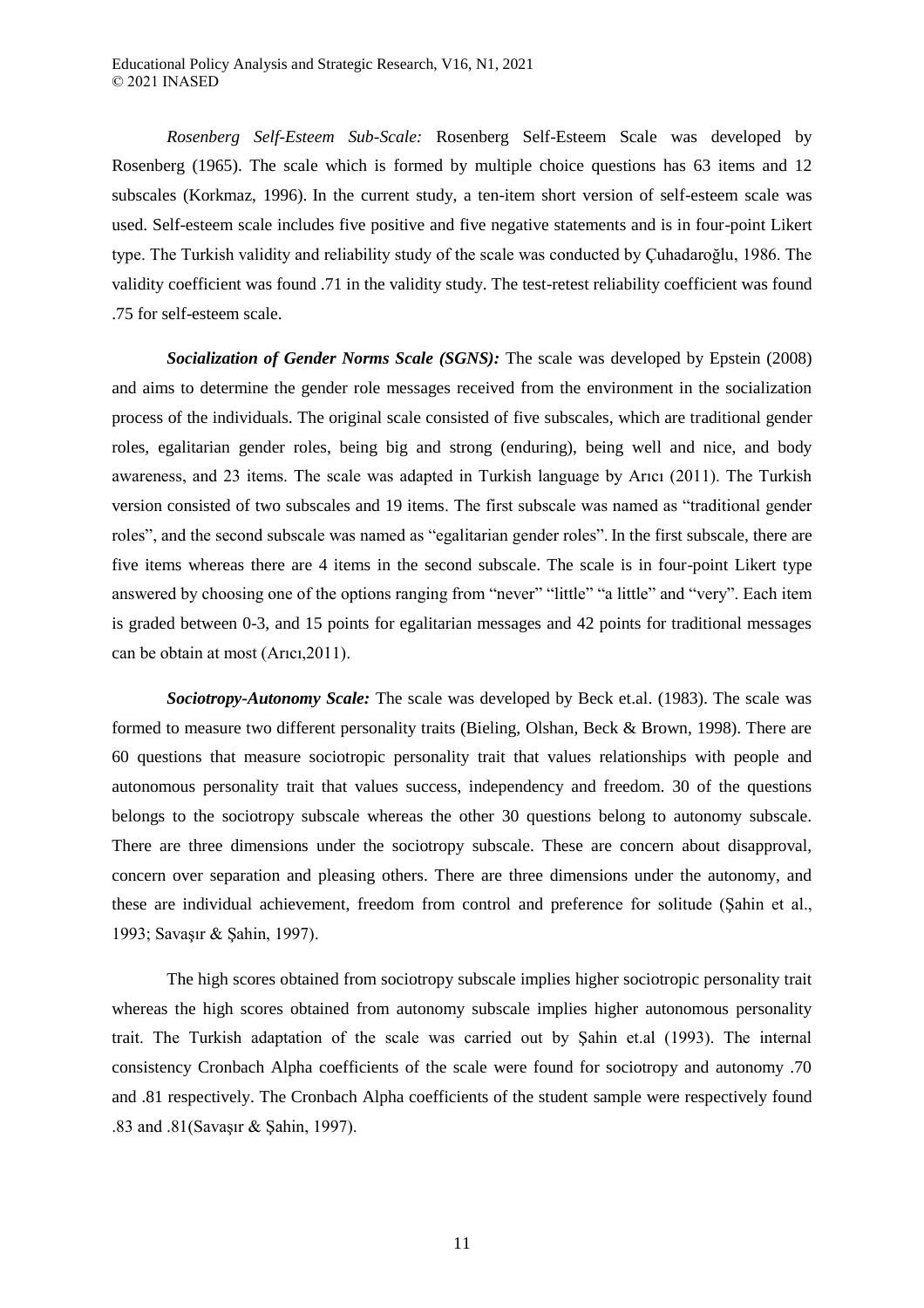*Demographic Information Form:* Information related to the participants' age, gender and education levels were obtained using the demographic information form prepared by the researcher.

#### **Analysis**

Before the analysis of the data, the data were assessed in terms of incorrect or incomplete answers. In the next step, the kurtosis and skewness values of the variables were assessed in order to examine the regression analysis assumptions. In this context, it was seen that the kurtosis and skewness coefficients are in the limits of  $\pm 1$ , and this finding was evaluated as the proof of the existence of the normal distribution (Tabachnick et al., 2007). In the next step, in order to determine whether there is a multicollinearity, variance inflation factors (VIF) were assessed, and no VIF values greater than 5 was found. The standard z values of the variables were calculated, and Mahalonobis distance test was conducted. In terms of all variables, five data were excluded which was determined as the univariate extreme value. If the variables predict the marriage expectations of women and men was determined using "Multiple Regression Analysis (Stepwise Method)". All the variables were analyzed both for women and for men. The significance value in the study was accepted as p<.05. the obtained data were analyzed using SPSS 21 package program.

## **Results**

In the study, the dependent variable is marriage expectation, the independent variables are self-esteem, egalitarian gender roles, traditional gender roles, sociotropy and autonomy. Regression analysis was conducted separately for women and men. The descriptive statistics of variables for women and men are given separately in Table 1.

| Variables                | Women $(N=319)$ | Men $(N=141)$ |        |       |
|--------------------------|-----------------|---------------|--------|-------|
|                          | Mean            | S.d.          | Mean   | S.d.  |
| Marriage expectation     | 86,83           | 9,62          | 88,04  | 9,94  |
| Self esteem              | 28,53           | 6.3           | 28,68  | 6,12  |
| Egalitarian gender roles | 17,5            | 3,47          | 16,55  | 2,83  |
| Traditional gender roles | 35,47           | 8,01          | 37,67  | 6,84  |
| Sociotropy               | 89.23           | 18,08         | 93.47  | 16,3  |
| Autonomy                 | 104.92          | 16,54         | 108,09 | 15,84 |

**Table 1.** Descriptive Statistics

In order to conduct Regression analysis, the relationship between variables were examined in the study. The results are given in Table 2. As seen in the table, it was found that there is a positive significant correlation between egalitarian gender roles and self-esteem  $(r=16)$ ; there is a positive significant correlation between traditional gender roles and marriage expectation  $(r=.23)$ ; there is a positive significant correlation between sociotropy and marriage expectation  $(r=0.31)$ ; there is a positive significant correlation between sociotropy and traditional gender roles( $r=0.34$ ); there is a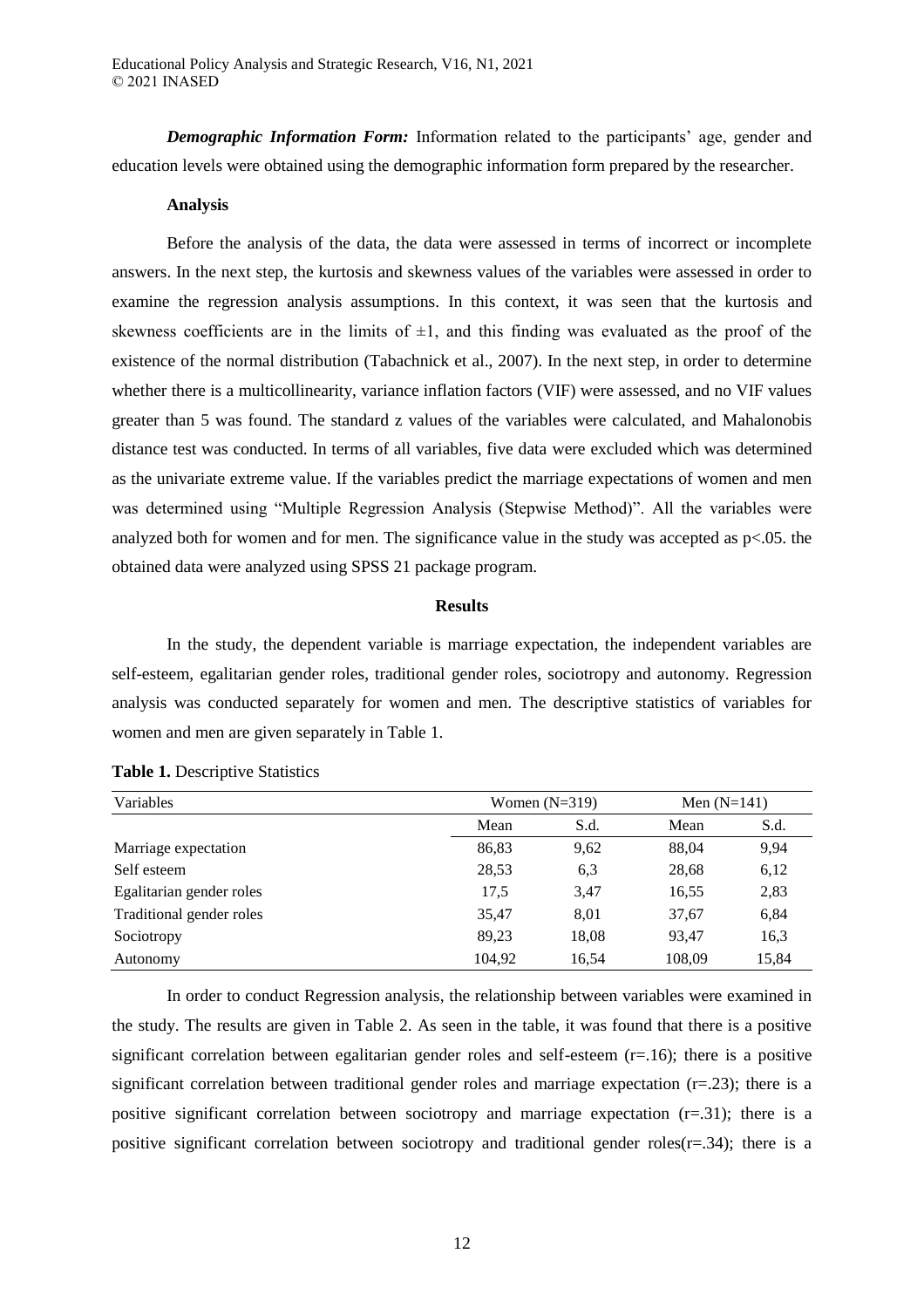positive significant correlation between autonomy and marriage expectation (r=.16), self-esteem  $(r=12)$ , traditional gender roles  $(r=18)$  and sociotropy  $(r=18)$ .

|                             |         |         | 2       | 4       |        |      |
|-----------------------------|---------|---------|---------|---------|--------|------|
| 1. Marriage expectation     | 1.00    |         |         |         |        |      |
| 2. Self esteem              | .080    | 1.00    |         |         |        |      |
| 3. Egalitarian gender roles | .056    | $.160*$ | 1.00    |         |        |      |
| 4. Traditional gender roles | $.229*$ | $-.086$ | $-.089$ | 1.00    |        |      |
| 5. Sociotropy               | $.311*$ | $-.017$ | .074    | $.345*$ | 1.00   |      |
| 6. Autonomy                 | $.165*$ | $.123*$ | .042    | $179*$  | $182*$ | 1.00 |

**Table 2.** Correlation Matrix

 $*p< 0.05$ 

The results of the multiple regression analysis conducted to predict marriage expectations of the women revealed that sociotropy, autonomy and traditional gender roles are significant predictors  $(R=.394, R^2=.15, F<sub>(3,315)</sub> = 19,32, p<.05).$  When the t values related to the significance of regression coefficients are examined, it is seen that the biggest contributions to the prediction of women's marriage expectations are respectively sociotropy, autonomy and traditional gender roles variables. According to the findings, the women with high sociotropy, autonomy and traditional gender role acceptance can be said to have high marriage expectations. As a result, as seen in the Table 3, the model explains 15% of the variance related to marriage expectations of women. Self-esteem and egalitarian gender roles variables do not predict the marriage expectations of women significantly.

| N: 319                               | B      | Std.<br>Error | $\beta$ | t      | $\mathbf{F}$ | $\mathbb{R}$ | $R^2$ | $R^2$<br>Change |
|--------------------------------------|--------|---------------|---------|--------|--------------|--------------|-------|-----------------|
| (1 <sup>st</sup> Step)<br>(Constant) | 70,854 | 2,563         |         | 27,643 | 40,456       |              |       |                 |
| Sociotropy                           | .179   | .028          | .336    | 6,360  |              | .336         | .110  | .113            |
| (2 <sup>nd</sup> Step)<br>(Constant) | 62,062 | 3,804         |         | 16,313 |              |              |       |                 |
| Sociotropy                           | .166   | .028          | .312    | 5.903  | 25,560       |              |       |                 |
| Autonomy                             | .095   | .031          | .163    | 3.094  |              | .373         | .134  | .026            |
| (3 <sup>rd</sup> Step)<br>(Constant) | 59.213 | 3.949         |         | 14,992 |              |              |       |                 |
| Sociotropy                           | .147   | .029          | .275    | 5.060  |              |              |       |                 |
| Autonomy                             | .084   | .031          | .145    | 2.733  | 19,315       | .394         | .155  | .160            |
| Traditional gender<br>roles          | .161   | .066          | .134    | 2.452  |              |              |       |                 |

**Table 3.** Stepwise Multiple Regression Analysis Results of The Prediction of Women's Marriage Expectations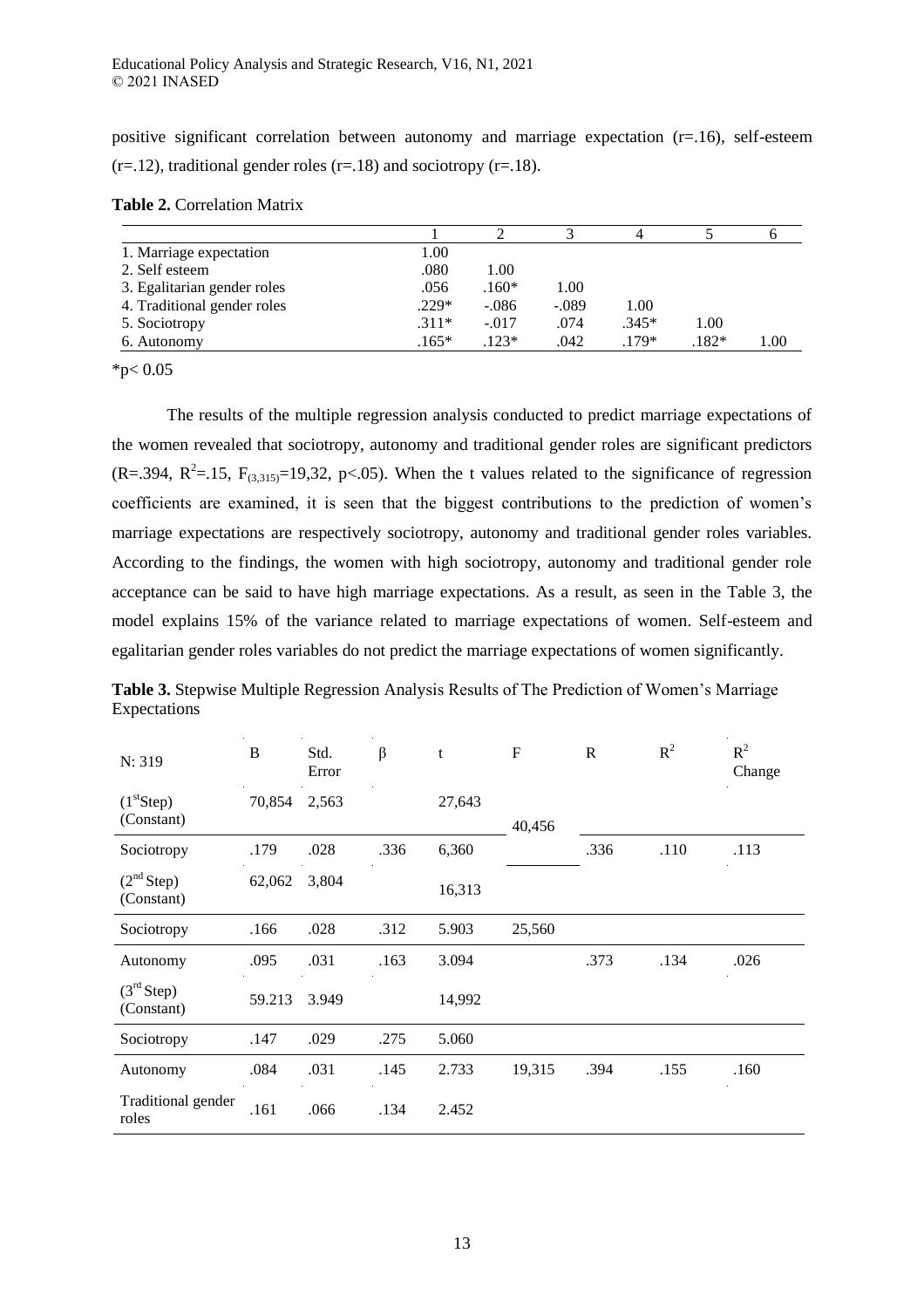As a result of the multiple regression analysis of the prediction of men's marriage expectation, it is seen that sociotropy variable is a significant predictor (R=.244, R<sup>2</sup>=.053, F<sub>(1,139)</sub>=8.81, p<.05). when the results are examined, when men's sociotropy score which is a sub-dimension of personality trait and focusing on establishing an intimate relationship or wishing to be loved and accepted by others increase, their positive expectations towards marriage also increases. Autonomy, self-esteem and gender roles variables do not predict the marriage expectations of men significantly.

| N: 319                 | B            | Std.<br>Error |      |        | F     | R    | $R^2$  | Change |
|------------------------|--------------|---------------|------|--------|-------|------|--------|--------|
| 1.Aşama)<br>(Constant) | 74,124 4,759 |               |      | 15,576 | 8,813 |      | $\sim$ |        |
| Sociotropy             | .179         | .050          | .244 | 2,969  |       | .244 | .053   | .060   |

**Table 4.** Stepwise Multiple Regression Analysis Results of The Prediction of Men's Marriage Expectations

#### **Discussion, Conclusion and Recommendations**

According to the findings obtained from the study, the variables predicting marriage expectations of women and men are different. According to the results, the expectations and attitudes of women towards marriage are affected by their personality traits and traditional gender roles. On the other hand, the expectations of men are affected by sociotropic personality trait which is linked to establishing intimate relationships and valuing the feeling of trust in the relationships. People with sociotropic personality traits focus on establishing intimate relationships and want to be loved and accepted by others. In the regression model of women, that sociotorpy is the strongest predictor stems from the communitarian/collectivist cultural features of Turkish society. Also, that sociotropy personality trait is the highest and the only variable related to the positive expectations towards marriage can be linked to the beliefs about men's being supposed to satisfy the expectations of the society. Moreover, consistent with the current study's findings, the studies show that the men in Western countries become more compassionate and start to value human relationships in time (Diekman & Eagly, 2000; Twenge, 1997; Pleck, 1975), and women define themselves in the context of their relationships (Acitelli et al., 1999). In the literature, it is stated that women tend to have more sociotropic personality trait whereas men tend to have more autonomous personality trait (Sato & McCann,1998; McBride et al., 2005; Newman et al., 2009; Raeisei et al., 2015). In the current study, that sociotropy was found as the strongest predictor for both genders can be related to the fact that Turkish society has the characteristics of both individualist and collectivist cultural features although collectivist cultural features are more dominant. It can be thought that this structure can contribute to sociotropy which values the opinions of others and needs approval in behaviors. The reason why autonomous personality trait, which was defined as "the investment that sustain and increase the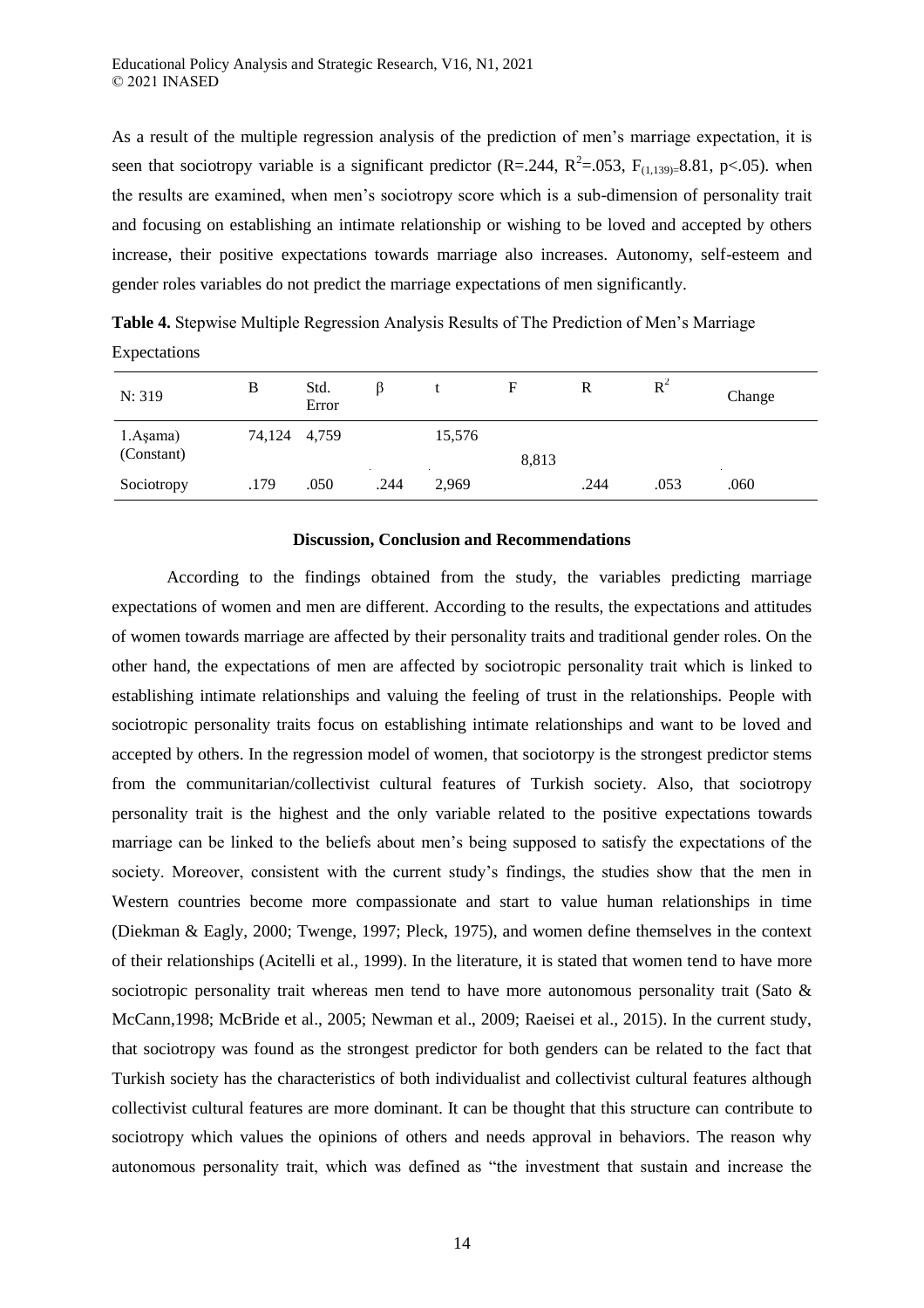independency and individual rights" by Beck, was another predictor in women can stem from the fact that the participants have higher degrees of education. When the social likeability factor of women steps in, it can be said that the women gave answers that are more approved or preferred by the society in the data collection process even though they have different attitudes or opinions about the matter.

In the Turkish society, families are more involved in the process, and the family structure is also a criterion in marriage and partner choice; that is, the expectations and roles brought by the gender roles reflect in the process more (Uçar, 2017). As a consequence, the individual is a part of a wider relationship system (Karandashev, 2015). Inside these wide relationship web, it can be observed that inevitably traditional gender roles become more prominent in an atmosphere where it is affirmed that correct steps are taken with the multiple relationship approvals such as of family, friends and relatives (Mickelson et al., 2006). This can be the reason why traditional gender roles become prominent in women as a predictor. That some study results emphasize that having the attitude of traditional gender roles makes positive contributions to the relationship in marriage proves that the results of the current study is in line with the literature (Davis & Greenstein, 2004; Xu & Lai, 2004).

When it is considered that the majority of the participants are in their emerging adulthood period, it should not be forgotten that there is not an exactly clear picture, and it is seen as a life task that has the possibility to happen among the future goals (Arnett, 2000).

The study was conducted with the participants of emerging, early and mid-adulthood periods. The number of mid-adulthood period participants are few. For the future researches, adolescents and late adulthood can be added in terms of having a more inclusive study. Since the aforementioned periods will differ in terms of being affected by the society's expectations, adopting gender roles, selfesteem and personality formation processes, cross-sectional studies can be conducted, and more inclusive results can be obtained. Since the cultural texture of Turkey display differences, the future descriptive research with homogenous groups can be conducted with different variables which include religion, ethnicity, family, living with partner, sexual experiences, single-parent family, nuclear family and extended family as well as education and socio-economic status of the participants by considering these differences.

Through the current study which support the importance of marriage expectation, it can be seen that the mental education studies about partner choice and romantic relationship experiences that raise premarital individual awareness are needed. The marriage of a couple and weddings do not necessarily mean that the standard required by marriage are satisfied. It draws the attention that there is a need for informing individuals before marriage instead of raising awareness about marriage after the individuals get married. The number of early adults that do not get married has risen in the last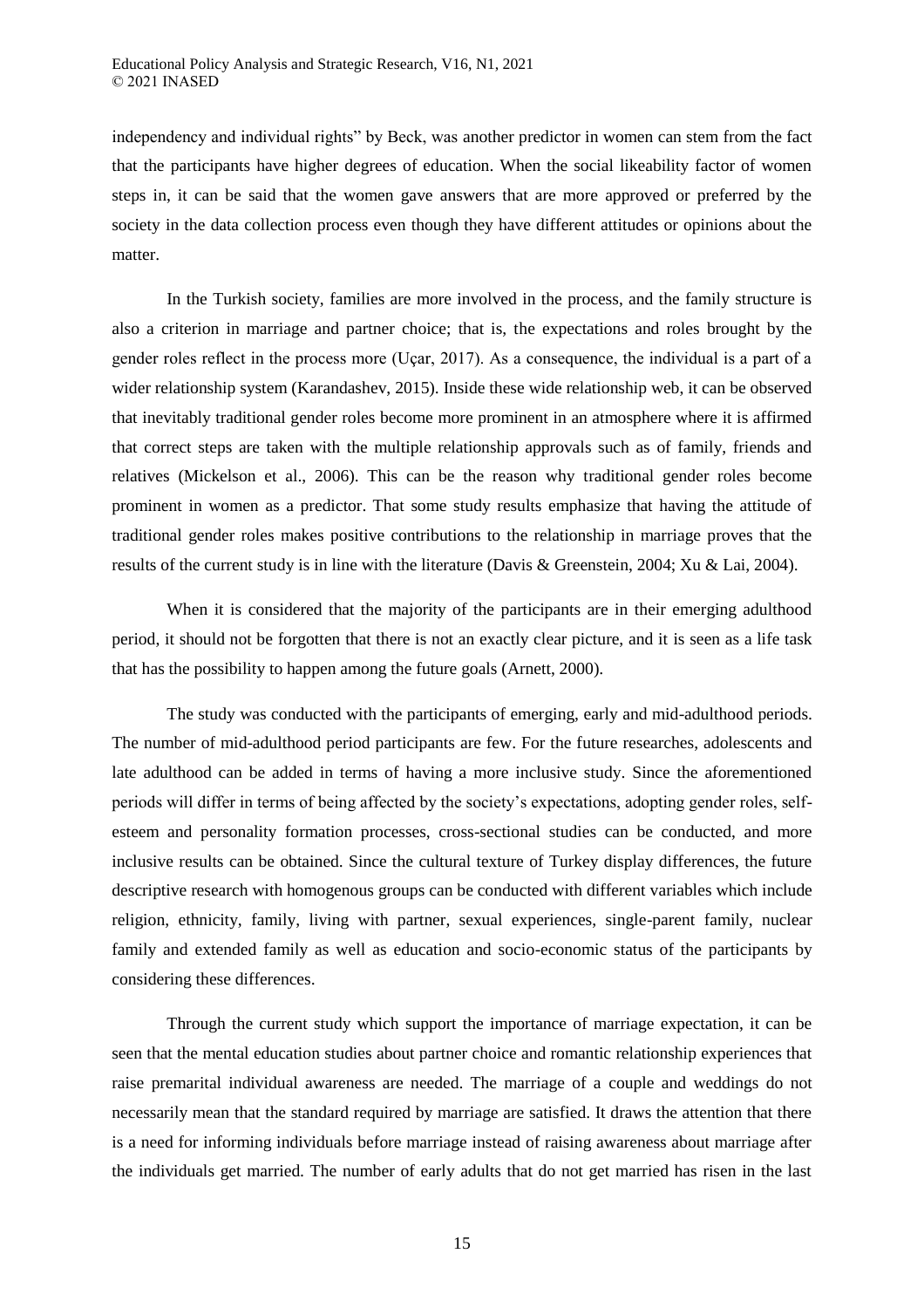years. In the future research, their attitudes towards marriage and romantic relationship experiences can be unraveled. As a result, the current study shows that it is important for individuals to know themselves, to realize the formation of gender roles, to improve themselves in accordance with their necessities, and to make them understand their personality traits in marriage expectation. When structuring mental health services, considering gender roles, personalities and beliefs about marriage of the individuals will help them to receive help with a more totalitarian perspective. In addition, it is thought that it is important to discuss the premarital expectations and personality traits of individuals in couple therapies.

#### **References**

- Acitelli, L. K., Rogers, S., & Knee, C. R. (1999). The role of identity in the link between relationship thinking and relationship satisfaction. *Journal of Social and Personal Relationships*, *16*(5), 591-618. https://doi.org/10.1177/0265407599165003
- Alqashan, H., & Alkandari, H. (2010). Attitudes of Kuwaiti Young Adults toward Marriage and Divorce. *Advances in Social Work*, *11*(1), 33-47. https://doi.org/10.18060/255
- Amato, P. R., & Booth, A. (1995). Changes in gender role attitudes and perceived marital quality. *American Sociological Review*, *60* (1), 58-66. https://doi.org/10.2307/2096345
- Arıcı, F. (2011). *Gender roles perceptions and psychological well-being of university students.* Unpublished master's thesis. Hacettepe University, Ankara, Turkey.
- Arnett, J. J. (2000). Emerging adulthood: A theory of development from the late teens through the twenties. *American Psychologist*, *55*(5), 469. https://doi.org/10.1037/0003-066X.55.5.469
- Balık, T. (2017). *Investigation of the relationship between stress management style and psychological symptoms of adults with sociotropic and autonomic personality traits.* Unpublished master's thesis. Işık University,İstanbul, Turkey.
- Beck, A. T. (1983). Cognitive therapy of depression: new perspectives. In P. J. Clayton, & J. E. Barnett (Eds.), *Treatment for depression: Old controversies and new approaches* (pp. 265-290). New York: Raven Press.
- Beck, A. T., Epstein, N., Harrison R. P., & Emery, G. (1983). *Development of the Sociotropy–Autonomy Scale: A measure of personality factors in psychopathology*. Unpublished manuscript, University of Pennsylvania, Philadelphia.
- Bianchi, S. M., & Milkie, M. A. (2010). Work and family research in the first decade of the 21st century. *Journal of Marriage and Family, 72*(3), 705–725. [doi:10.1111/j.1741-](https://psycnet.apa.org/doi/10.1111/j.1741-3737.2010.00726.x) [3737.2010.00726.x](https://psycnet.apa.org/doi/10.1111/j.1741-3737.2010.00726.x)
- Bruce, M., Flora, R., & Stacey, C. (2004). Divorce as it influences the intimate relationships of college students. *Journal for the Human Sciences*, *3*, 1-14.
- Bookwala, J., & Jacobs, J. (2004). Age, marital processes, and depressed affect. *The Gerontologist*, *44*(3), 328-338. https://doi.org/10.1093/geront/44.3.328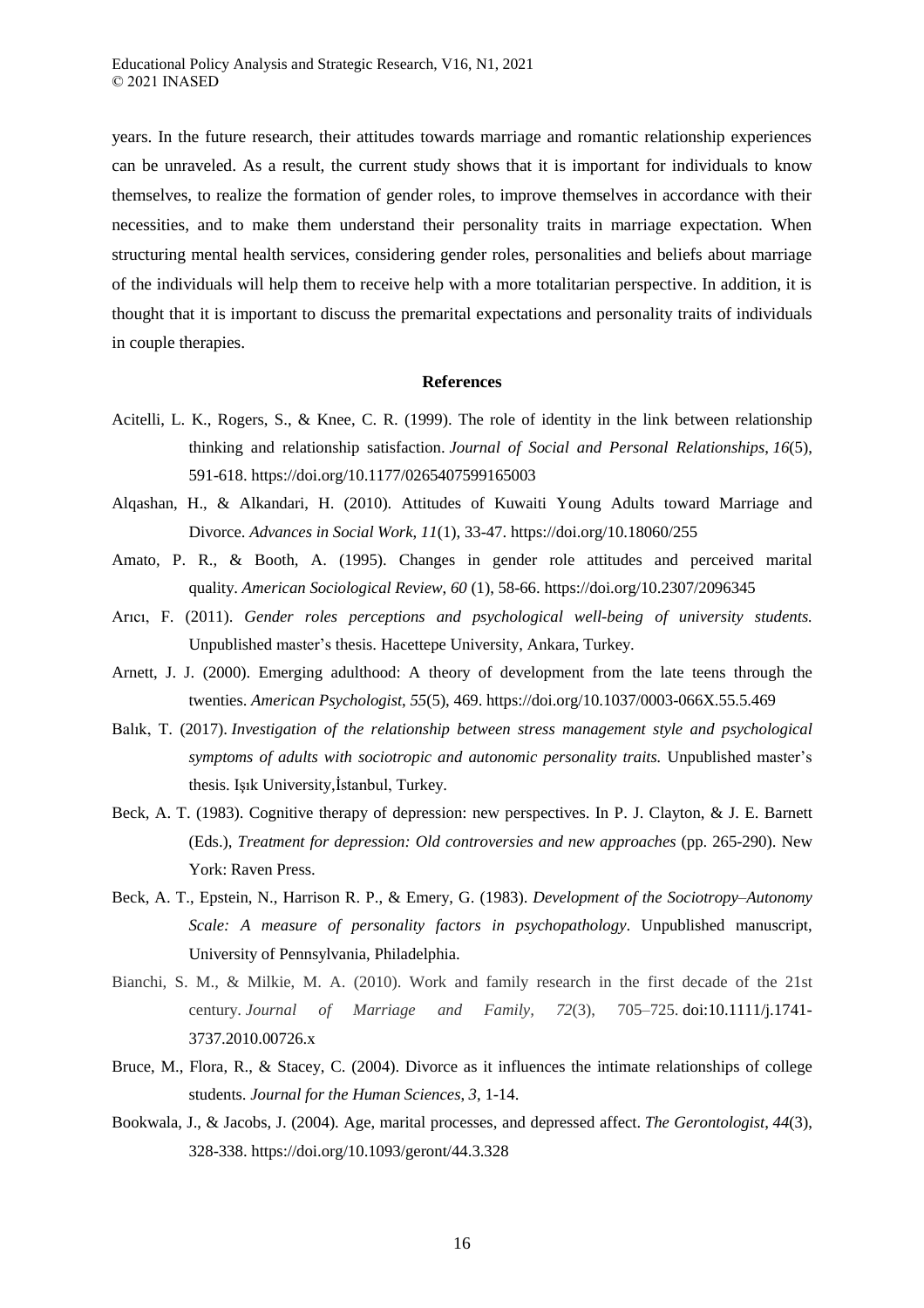- Buss, D. M. (1995). Psychological sex differences: Origins through sexual selection. *American Psychologist, 50*(3), 164–168. doi:10.1037/0003-066X.50.3.164
- Cobb, N. P., Larson, J. H., & Watson, W. L. (2003). Development of the attitudes about romance and mate selection scale. *Family Relations*, *52*(3), 222-231. https://doi.org/10.1111/j.1741- 3729.2003.00222.x
- Davis, S. N., & Greenstein, T. N. (2004). Interactive effects of gender ideology and age at first marriage on women's marital disruption. *Journal of Family Issues*, *25*(5), 658-682. https://doi.org/10.1177/0192513X03257795
- Davis, S. N., & Greenstein, T. N. (2009). Gender ideology: Components, predictors, and consequences. *Annual Review of Sociology, 35,* 87–105. [doi:10.1146/annurev-soc-070308-](https://psycnet.apa.org/doi/10.1146/annurev-soc-070308-115920) [115920](https://psycnet.apa.org/doi/10.1146/annurev-soc-070308-115920)
- Diekman, A. B., & Eagly, A. H. (2000). Stereotypes as dynamic constructs: Women and men of the past, present, and future. *Personality and Social Psychology Bulletin*, *26*(10), 1171-1188. https://doi.org/10.1177/0146167200262001
- Doğan, H. (2010). *The relationship between sociotrophic-autonomic personality traits of married couples and the conflicts in their marriages.* Unpublished master's thesis. Çukurova University, Adana, Turkey.
- Eagly, A. H., Nater, C., Miller, D. I., Kaufmann, M., & Sczesny, S. (2020). Gender stereotypes have changed: A cross-temporal meta-analysis of U.S. public opinion polls from 1946 to 2018. *American Psychologist, 75*(3), 301–315. https://doi.org/10.1037/amp0000494
- Epstein, M. (2008). *Adolescents in conflict: Associations between gender socialization, gender conflict, and well-being.* Unpublished doctoral dissertation. University of Michigan-Michigan.
- Gaunt, R. (2006). Couple similarity and marital satisfaction: Are similar spouses happier? *Journal of personality*, *74*(5), 1401-1420. https://doi.org/10.1111/j.1467-6494.2006.00414.x
- Faulkner, R. A., Davey, M., & Davey, A. (2005). Gender-related predictors of change in marital satisfaction and marital conflict. *The American Journal of Family Therapy*, *33*(1), 61-83. https://doi.org/10.1080/01926180590889211
- Hafner, R. J., & Spence, N. S. (1988). Marriage duration, marital adjustment and psychological symptoms: A cross‐sectional study. *Journal of Clinical Psychology*, *44*(3), 309-316. https://doi.org/10.1002/1097-4679(198805)44:3<309::AID-JCLP2270440302>3.0.CO;2-W
- Hiller, D. V., & Philliber, W. W. (1986). The division of labor in contemporary marriage: Expectations, perceptions, and performance. *Social Problems*, *33*(3), 191-201. https://doi.org/10.2307/800704
- Johnson, M. P. (1999). Personal, moral, and structural commitment to relationships: Experiences of choice and restraint. In J. M. Adams & W. H. Jones (Eds.), *Handbook on interpersonal commitment and relationship stability* (pp. 73-87). New York, NY: Kluwer Academic/Plenum.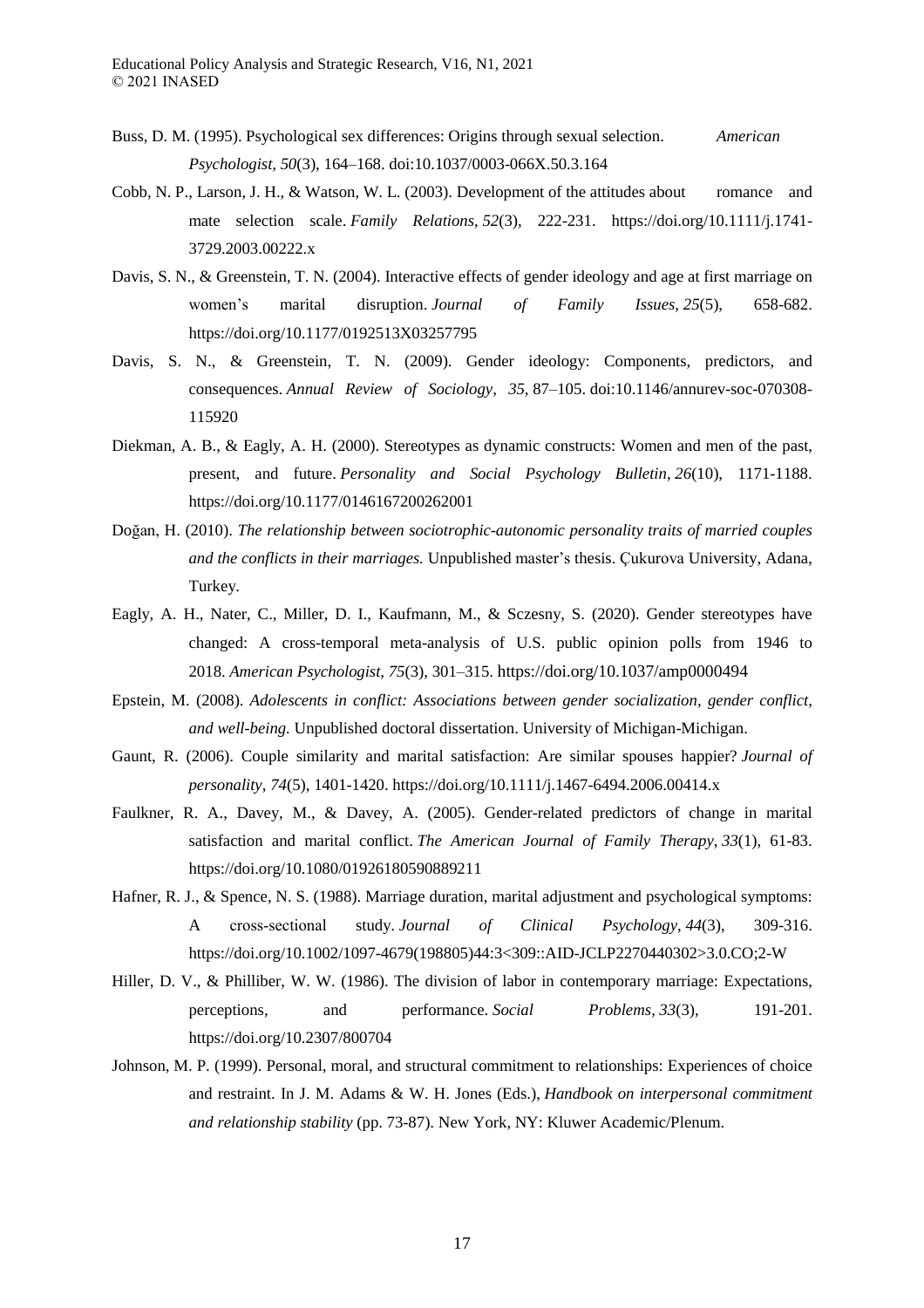- Karairmak, Ö., & Siviş-Çetinkaya, R. (2011). The effects of self-esteem and locus of control on resilience: The mediating role of affects. *Turkish Psychological Counseling & Guidance Journal*, *4*(35), 30-43.
- Karandashev, V. (2015). A cultural perspective on romantic love. *Online Readings in Psychology and Culture*, *5*(4), 1-21. doi:10.9707/2307-0919.1135
- Karasar, N. (2000). *Bilimsel araştırma yöntemi.* (10. Baskı). Ankara: Nobel Yayın Dağıtım.
- Kaufman, G. (2005). Gender role attitudes and college students' work and family expectations. *Gender Issues*, *22*(2), 58-71. https://doi.org/10.1007/s12147-005-0015-1
- Kazemi-pour, S. (2009). The evaluation of youth attitudes toward marriage and understanding its consequences with emphasis on student marriages in universities. *Journal of Culture of the Islamic of Azad University, 13*(2), 75- 95.
- Korkmaz, M. (1996). *Yetişkin örneklem için bir benlik saygısı ölçeğinin güvenirlik ve geçerlik çalışması.* Unpublished Master's Thesis. Ege University, Institute of Social Sciences, İzmir, Turkey.
- Nho, C. R., Kim, J. H., Shin, H. J., & Heo, S. H. (2017). Meta-analysis of depression among marriagebased migrant women in South Korea. *Asian Social Work and Policy Review*, *11*(3), 205-215. https://doi.org/10.1111/aswp.12126
- Loscocco, K., & Spitze, G. (2007). Gender patterns in provider role attitudes and behavior. *Journal of Family Issues*, *28*(7), 934-954. https://doi.org/10.1177/0192513X07300787
- McBride, C., Bacchiochi, J. R., & Bagby, R. M. (2005). Gender differences in the manifestation of sociotropy and autonomy personality traits. *Personality and Individual Differences*, *38*(1), 129- 136. https://doi.org/10.1016/j.paid.2004.03.014
- Mickelson, K. D., Claffey, S. T., & Williams, S. L. (2006). The moderating role of gender and gender role attitudes on the link between spousal support and marital quality. *Sex Roles*, *55*(1-2), 73-82. DOI 10.1007/s11199-006-9061-8
- Murray, S. L., Holmes, J. G., & Collins, N. L. (2006). Optimizing assurance: The risk regulation system in relationships. *Psychological Bulletin*, *132*(5), 641-666. https://doi.org/10.1037/0033- 2909.132.5.641
- Newman, J. L., Fuqua, D. R., Gray, E. A., & Choi, N. (2009). Sociotropy, autonomy, and masculinity/femininity: implications for vulnerability to depression. *Psychological Reports*, *104*(2), 549- 557. https://doi.org/10.2466/pr0.104.2.549-557
- Ozer, D. J., & Benet-Martinez, V. (2006). Personality and the prediction of consequential outcomes. *Annual Review Psychology*, *57(1)*, 401-421. https://doi.org/10.1146/annurev.psych.57.102904.190127
- Özdemir, S.O. (2016) .A revision requirement in Turkish divorve law. *Public and Private International Law Bulletin, 35*(1), 29-46
- Pleck, J. H. (1975). Masculinity—Femininity. *Sex Roles*, *1*(2), 161-178. https://doi.org/10.1007/BF00288009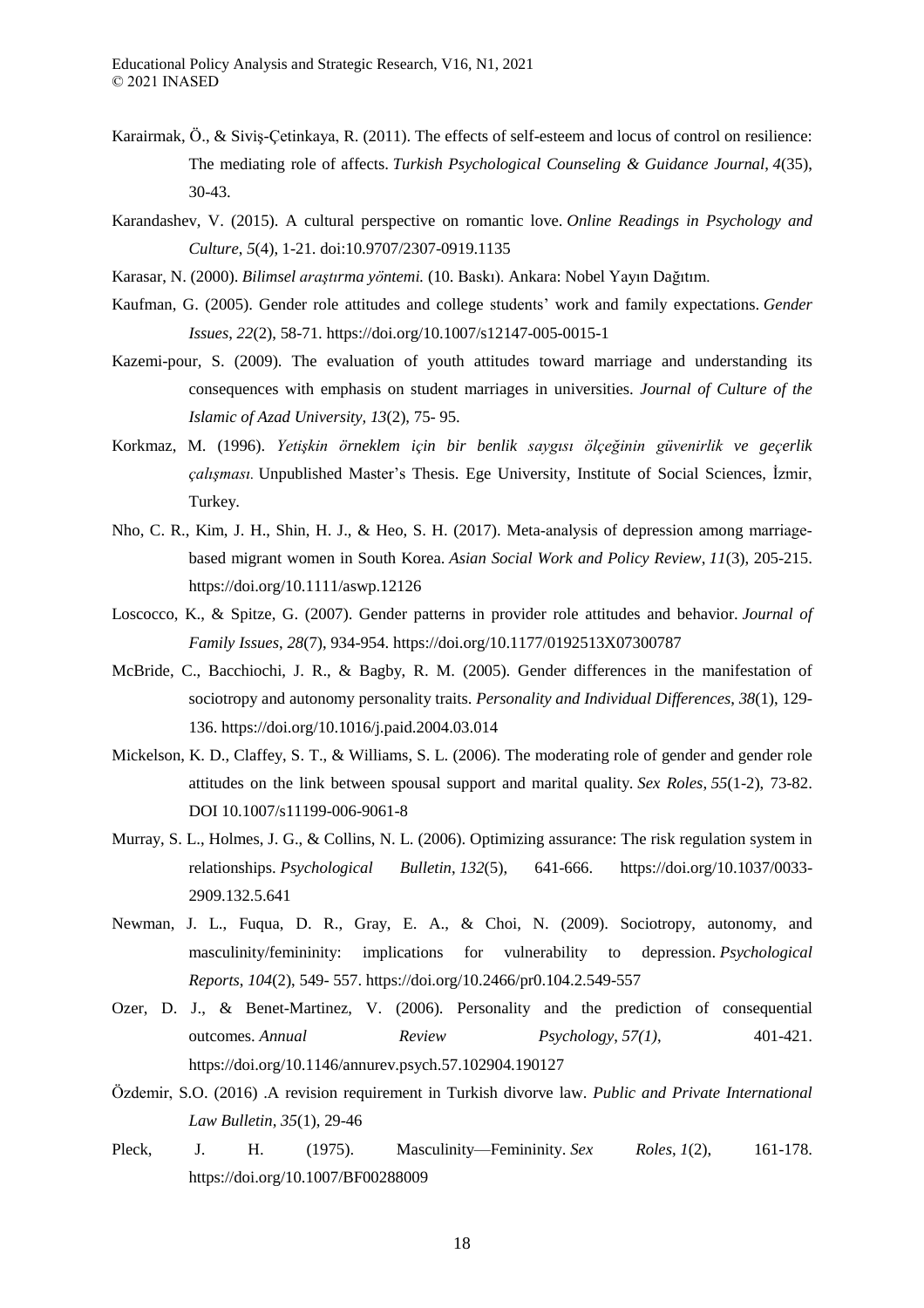- Raeisei, A., Mojahed, A., & Bakhshani, N. M. (2015). The relationship between personality styles of sociotropy and autonomy with suicidal tendency in medical students. *Global Journal of Health Science*, *7*(3), 345. doi: 10.5539/gjhs.v7n3p345
- Rosenberg, M. (1965). *Society and the adolescent self-image.* New Jersey: Princeton University Press.
- Sato, T., & McCann, D. (1998). Individual differences in relatedness and individuality: An exploration of two constructs. *Personality and Individual Differences*, *24*(6), 847-859. https://doi.org/10.1016/S0191-8869(98)00020-8
- Smiler, A. P., & Epstein, M. (2010). Measuring gender: Options and issues. In *Handbook of gender research in psychology* (pp. 133-157). Springer, New York, NY.
- Savaşır I, Şahin N. (1997). *Bilişsel davranışçı terapilerde değerlendirme: Sık kullanılan ölçekler.* Türk Psikologlar Derneği Yayınları. İstanbul, Turkey.
- Spotts, E. L., Lichtenstein, P., Pedersen, N., Neiderhiser, J. M., Hansson, K., Cederblad, M., & Reiss, D. (2005). Personality and marital satisfaction: A behavioural genetic analysis. *European Journal of Personality*, *19*(3), 205-227. https://doi.org/10.1002/per.545
- Şahin, N., Ulusoy, M., & Şahin, N. (1993). Exploring the sociotropy‐autonomy dimensions in a sample of Turkish psychiatric inpatients. *Journal of Clinical Psychology*, *49*(6), 751-763. https://doi.org/10.1002/1097-4679
- Tabachnick, B. G., Fidell, L. S., & Ullman, J. B. (2007). *Using multivariate statistics* (Vol. 5, pp. 481- 498). Boston, MA: Pearson.
- Thompson, L. (1993). Conceptualizing gender in marriage: The case of marital care. *Journal of Marriage and the Family, 55*(3), 557–569. [doi:10.2307/353338](https://psycnet.apa.org/doi/10.2307/353338)
- Twenge, J. M. (1997). Changes in masculine and feminine traits over time: A meta-analysis. *Sex roles*, *36*(5-6), 305-325.
- Waller, M. R., & McLanahan, S. S. (2005). "His" and "her" marriage expectations: Determinants and consequences. *Journal of Marriage and Family*, *67*(1), 53-67. https://doi.org/10.1111/j.0022- 2445.2005.00005.x
- Waite, L. J., & Gallagher, M. (2001). *The case for marriage: Why married people are happier, healthier, and better off financially*. Random House Digital, Inc.
- Whitton, S. W., & Whisman, M. A. (2010). Relationship satisfaction instability and depression. *Journal of Family Psychology*, *24*(6), 791. https://doi.org/10.1037/a0021734
- Uçar, S. (2017). *Romantic relationship experiences in emerging adulthood.* Unpublished doctoral thesis. İstanbul University, İstanbul, Turkey.
- Xu, X., & Lai, S. C. (2004). Gender ideologies, marital roles, and marital quality in Taiwan. *Journal of Family Issues*, *25*(3), 318-355. https://doi.org/10.1177/0192513X03257709
- Yılmaz, D. V., Zeyneloğlu, S., Kocaöz, S., Kısa, S., Taşkın, L., & Eroğlu, K. (2009). Views on gender roles of university students. *Journal of Human Sciences*, *6*(1), 775-792.